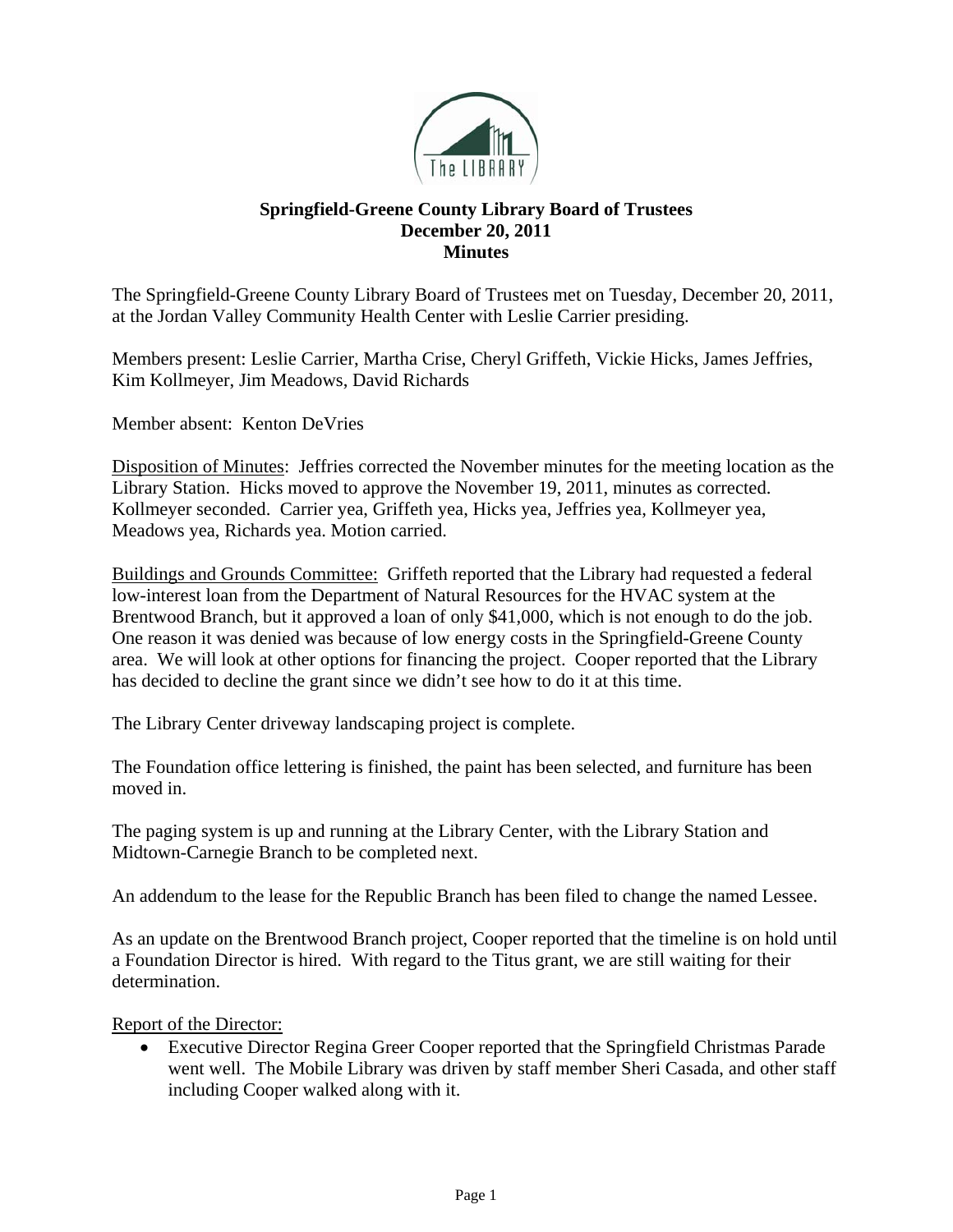[Crise arrived.]

- Cooper reported that staff members Allison Eckhardt and Gina Maria Walden worked at the Springfield Area Hope Connection on September 1, informing the homeless of the services the Library has to offer them.
- Food For Fines week will be the week of January 22 through 28, with 50 cents credit on a patron's overdue fines balance per food item brought in.
- The Between Friends Gift Shop Holiday Store did well again this year, earning about \$4,500 towards the Summer Reading Program.
- Electronic Resources Librarian Renee Brumett worked with Innovative Interfaces, Inc. to get a deeper discount for the Library and saved \$52,487. Brumett also reported that the "go green" initiative was successful in signing up more than 2,000 people to switch from mail notifications to email, saving both resources and staff time.
- The real property assessment on the Republic Branch went up significantly in 2011 because the new assessment includes the new building, adding about \$12,000 to the taxes on that property.
- Tax breaks and abatements on the Solo Cup property will cost the Library about \$24,000 in tax revenues over the next 10 years.
- The Racing to Read initiative developed by the Library's Youth Services Department is being emulated by the Mid-Continent Public Library. The unique program, presented at the MLA convention by Youth Services Coordinator Nancee Dahms-Stinson and former staff member Jessie Alexander-East, includes activities for the very youngest babies and toddlers.
- The new Library Annual Report is in print and available.
- A grant for \$2,500 has been awarded to the Library for the Building Common Ground Civility Initiative.
- Staff member Sarah Bean Thompson has been accepted as a Young Adult columnist in the "Public Libraries Journal."

Board Education: Health Librarian Cory Mihalik presented information on the Jordan Valley Community Health Center Health Library. The Health Library opened in mid-August using funds granted to the Jordan Valley Community Health Center by the Missouri Foundation for Health. Mihalik divides his time between the Health Library and the Library Center. The Health Library draws many new patrons who would not otherwise visit one of the branch libraries. It is the only library service in a community health center in Missouri, according to the Missouri Foundation for Health.

Finance and Personnel Committee: Cooper reported for the Finance-Personnel Committee that the Library is 3.4 percent under budget with 41.7 percent of the fiscal year passed. The year-todate revenues are at \$906,894, and year-to-date expenses are at \$3,792,327. Although not reflected in the November budget summary since it came in December, the Library received its first tax revenue check for approximately \$1,475,000. Trust income included Buhrman, Griggs and Stephens distributions. Salaries are at 40.6 percent which is slightly under budget. Account 5373 Office Equipment Repairs is at 80.9 percent due to an annual payment to Innovative Interfaces, Inc. of \$102,024.00. Cooper presented background information on the Buhrman Trust.